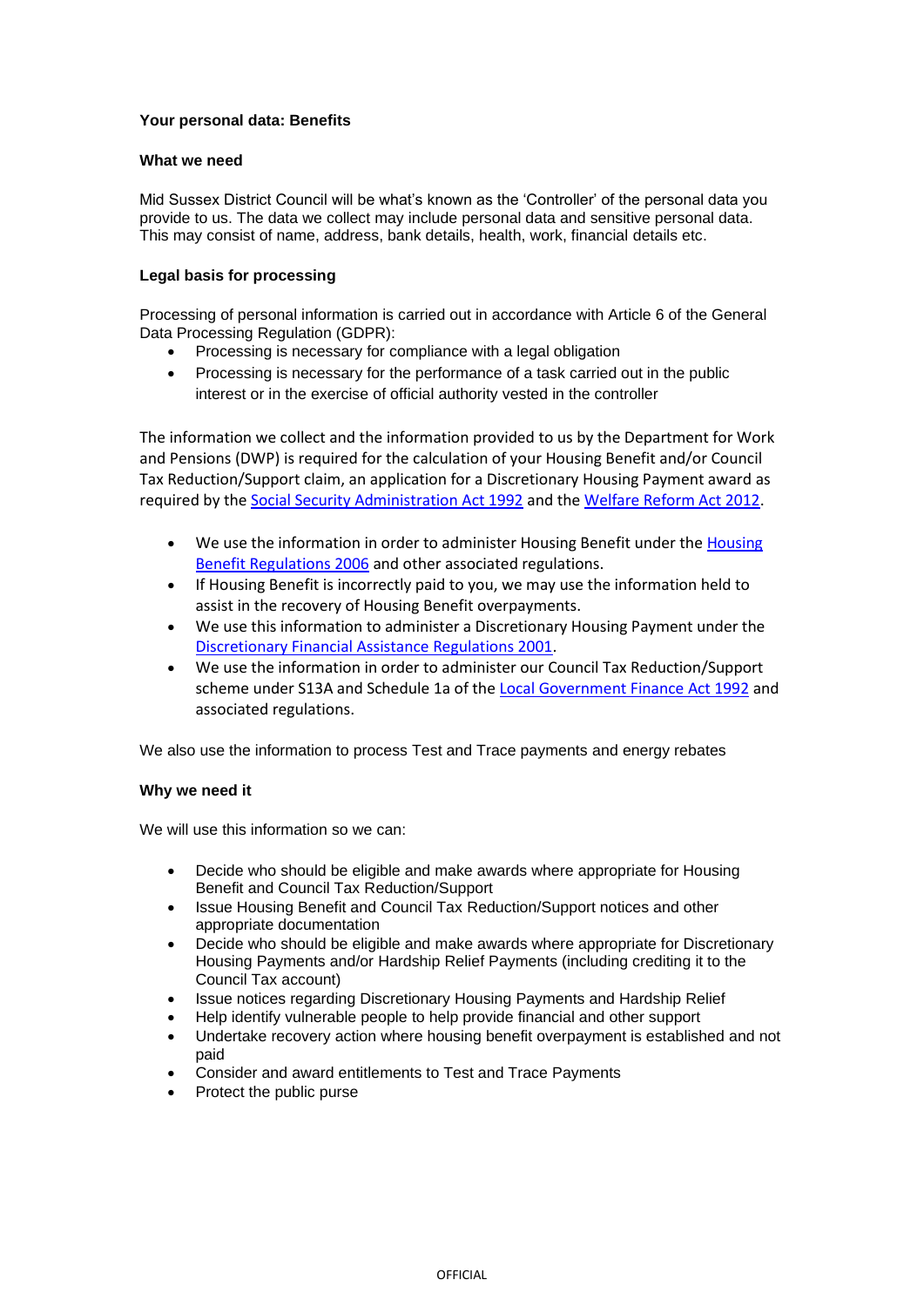### **What we do with it**

All the personal data we process is processed by our staff in the UK on servers located within the UK. We may use data processors to assist with some data collection and storage, all their data is stored in the UK. No 3rd parties have access to your personal data unless the law allows them to do so. We have a duty to protect the public funds we administer, and we may use information held about you for all lawful purposes, including and not limited to the prevention and detection of fraud and statutory enforcement duties.

We share information as required in legislation for the administration and payment of Housing Benefit, Council Tax Support, Discretionary Housing Payments, Hardship Relief, energy rebates and/or Test and Trace Payments. This includes:

- The Department of Works and Pensions (DWP)
- Department for Levelling Up, Housing and Communities (DLUHC)
- National Fraud Initiative (NFI)
- Department for Health and Social Care (DHSC)
- Cabinet Office
- The Valuation Office Agency (VOA)
- The Valuation Tribunal
- Her Majesty's Courts and Tribunal Service (HMCTS)
- Enforcement agents
- Credit Agencies and other approved companies to help collect a tax or benefit overpayment, including identifying vulnerable customers who may struggle to pay.
- Other councils for fraud purposes

We may share some of your information, for example your name and address, internally with other departments in the Council if this:

- helps you to access services more easily
- promotes the more efficient and cost-effective delivery of services
- helps recover monies owed to the council

We also share data with the following agencies for statistical purposes, the Office for National Statistics (ONS).

We will also share data with Public Health England for purposes of self isolation payments. Please see our separate privacy notice titled PN for self isolation payment.

### **How long we keep it**

We carefully consider the personal data that we store, and we will not keep your information in a form that identifies you for longer than is necessary for the purposes set out in this notice or as required by applicable law. In some instances, we are required to hold data for minimum periods: for example, certain UK laws currently specify fixed time periods for retention of some of your personal data. We will keep your data while we deal with any claims and for 7 years after you cease to become entitled to Benefits

### **What are your rights?**

You have the right to request a copy of the information that we hold about you. If you would like a copy of some or all of your personal data please email or write to the Data Protection Officer – see contact details below.

We want to make sure that your personal information is accurate and up to date. If at any point you believe the information we process on you is incorrect you may request to see this information and even have it corrected or deleted.